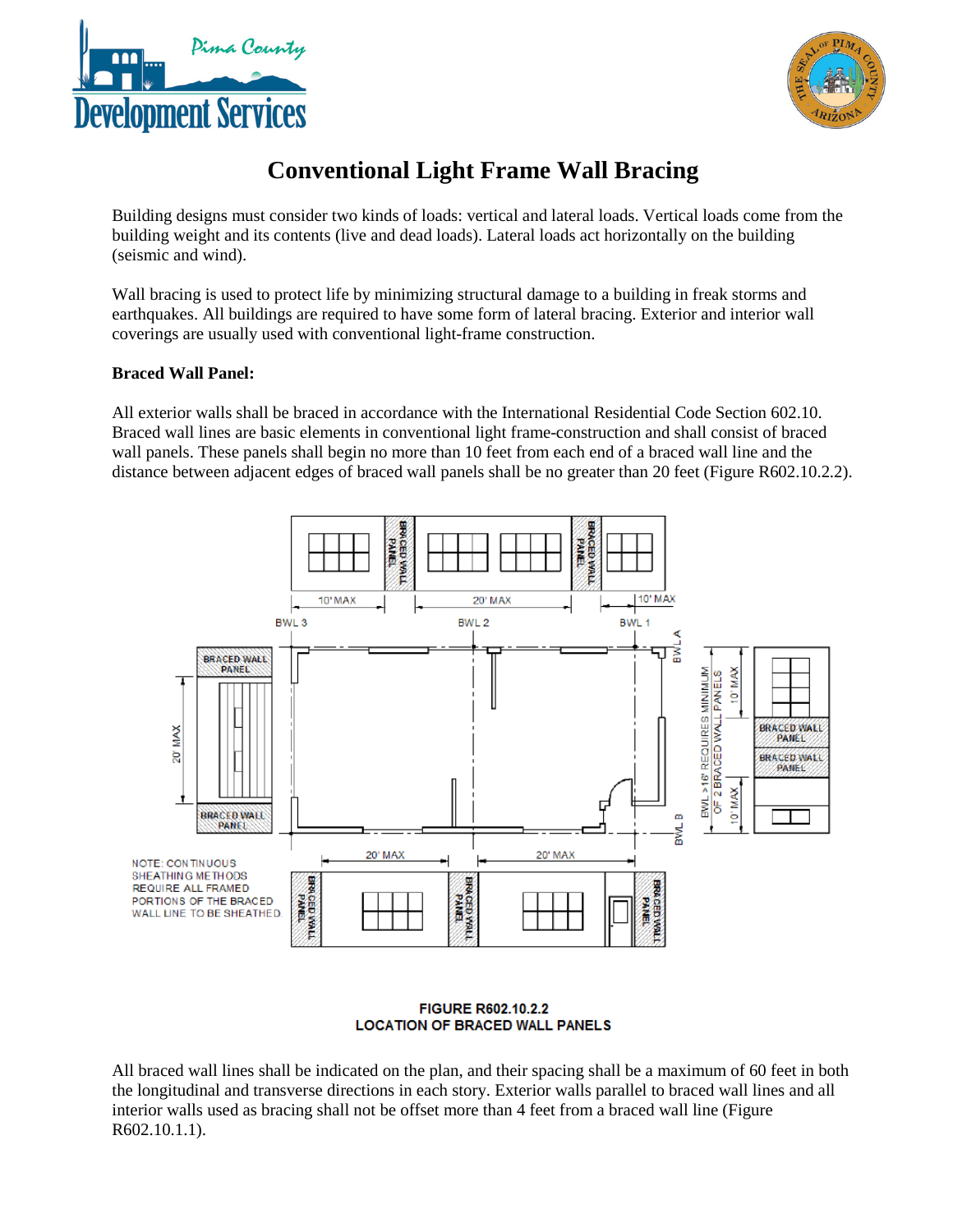

FIGURE R602.10.1.1 **BRACED WALL LINES** 

Any portion of a wall along a braced wall line shall be permitted to angle out of plan for a maximum diagonal length of 8 feet. When the angled wall occurs at a corner, the length of the braced wall line shall be measured from the projected corner (Figure R602.10.14).



#### **FIGURE R602.10.1.4 ANGLED WALLS**

Braced wall panel construction shall be in accordance with one of the 16 methods listed in the International Residential code, Table R602.10.4.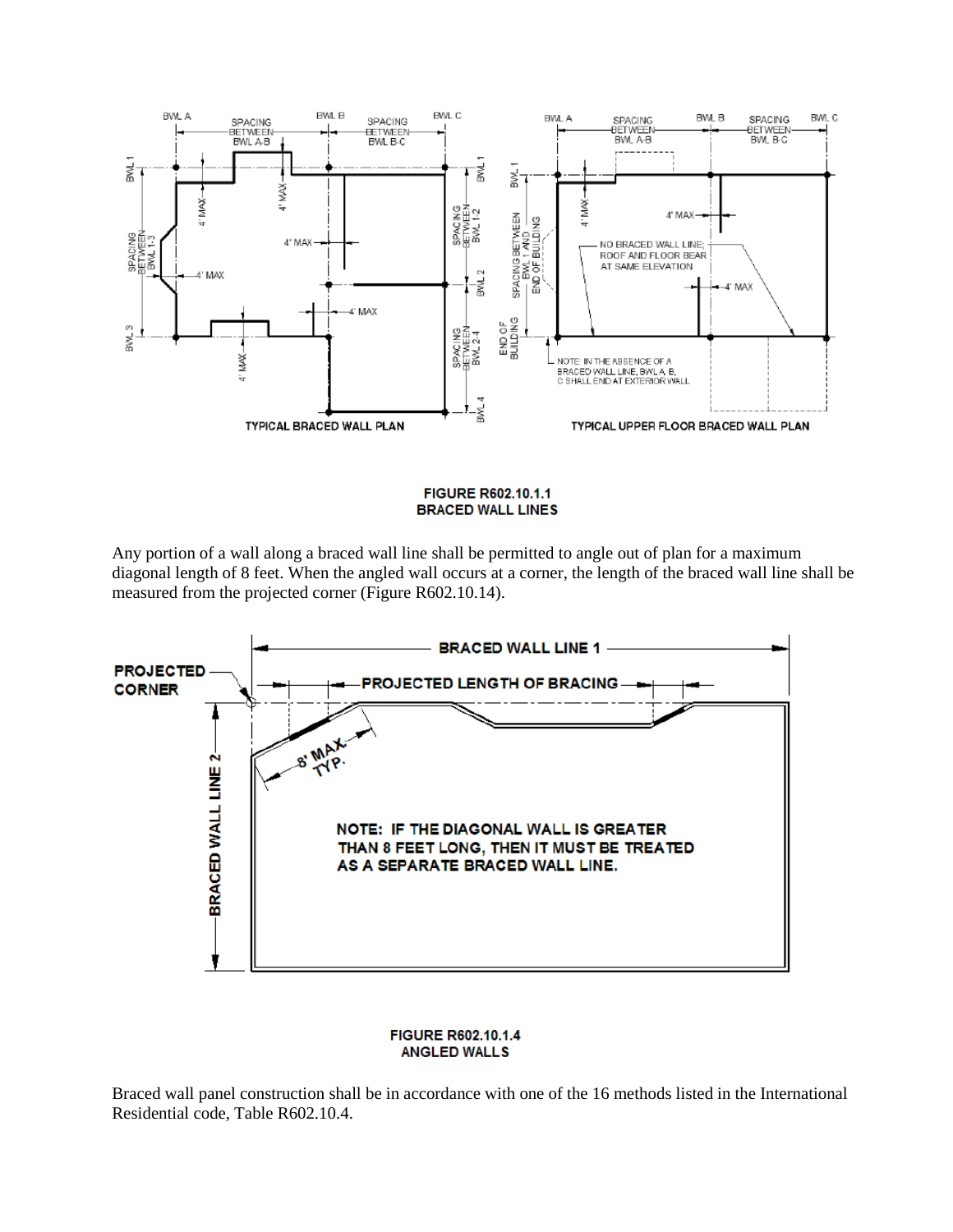# TABLE R602.10.4<br>BRACING METHODS

| <b>METHODS, MATERIAL</b>          |                                                                                                                        | <b>MINIMUM THICKNESS</b>                                                                                 | <b>FIGURE</b>              | <b>CONNECTION CRITERIA<sup>3</sup></b>                                                                                                                                                                                                          |                                                                                                      |
|-----------------------------------|------------------------------------------------------------------------------------------------------------------------|----------------------------------------------------------------------------------------------------------|----------------------------|-------------------------------------------------------------------------------------------------------------------------------------------------------------------------------------------------------------------------------------------------|------------------------------------------------------------------------------------------------------|
|                                   |                                                                                                                        |                                                                                                          |                            | <b>Fasteners</b>                                                                                                                                                                                                                                | Spacing                                                                                              |
| Intermittent<br>Bracing<br>Method | LІВ<br>Let-in-bracing                                                                                                  | $1 \times 4$ wood or<br>approved metal straps<br>at 45° to 60° angles for<br>maximum 16"<br>stud spacing |                            | Wood: 2-8d common nails<br>nr<br>3-8d (2 $\frac{1}{2}$ " long x 0.113" dia.) nails                                                                                                                                                              | Wood: per stud and<br>top and bottom plates                                                          |
|                                   |                                                                                                                        |                                                                                                          |                            | Metal strap: per manufacturer                                                                                                                                                                                                                   | Metal:<br>per manufacturer                                                                           |
|                                   | <b>DWB</b><br>Diagonal<br>wood boards                                                                                  | $\frac{3}{4}$ "(1" nominal) for<br>maximum 24"<br>stud spacing                                           |                            | 2-8d (2 <sup>1</sup> / <sub>2</sub> " long × 0.113" dia.) nails<br>or<br>2 - $1^3/$ $\frac{1}{4}$ long staples                                                                                                                                  | Per stud                                                                                             |
|                                   | <b>WSP</b><br>Wood<br>structural panel<br>(See Section R604)                                                           | $\frac{3}{8}$                                                                                            |                            | Exterior sheathing per<br>Table R602.3(3)                                                                                                                                                                                                       | 6" edges 12" field                                                                                   |
|                                   |                                                                                                                        |                                                                                                          |                            | Interior sheathing per<br>Table R602.3(1) or R602.3(2)                                                                                                                                                                                          | Varies by fastener                                                                                   |
|                                   | <b>BV WSP<sup>e</sup></b><br>Wood Structural<br>Panels with Stone<br>or Masonry Veneer<br>(See Section<br>R602.10.6.5) | $\frac{7}{16}$ "                                                                                         | See Figure R602.10.6.5     | 8d common $(2^{1}/\frac{r}{2} \times 0.131)$ nails                                                                                                                                                                                              | 4" at panel edges<br>12" at intermediate<br>supports 4" at braced<br>wall panel end posts            |
|                                   | <b>SFB</b><br>Structural<br>fiberboard sheathing                                                                       | $\frac{1}{2}$ " or $\frac{25}{32}$ " for<br>maximum 16"<br>stud spacing                                  |                            | $1^1/\frac{1}{2}$ long × 0.12" dia. (for $1/\frac{1}{2}$ " thick<br>sheathing) $1^3/\frac{s}{4}$ long × 0.12" dia.<br>(for $\frac{25}{32}$ " thick sheathing)<br>galvanized roofing nails or 8d common<br>$(2^1/2^n)$ long × 0.131" dia.) nails | 3" edges 6" field                                                                                    |
|                                   | GB<br>Gypsum board                                                                                                     | $\frac{1}{2}$                                                                                            |                            | Nails or screws per Table R602.3(1) for<br>exterior locations<br>Nails or screws per Table R702.3.5 for<br>interior locations                                                                                                                   | For all braced wall<br>panel locations: 7"<br>edges (including top<br>and bottom plates) 7"<br>field |
|                                   | PBS<br>Particleboard<br>sheathing<br>(See Section R605)                                                                | $\frac{3}{8}$ / " or $\frac{1}{2}$ " for<br>maximum 16"<br>stud spacing                                  |                            | For $\frac{3}{8}$ , 6d common<br>(2" long × 0.113" dia.) nails<br>For $\frac{1}{2}$ , 8d common<br>$(2^1/\sqrt[n]{\log x} 0.131^n \text{ dia.})$ nails                                                                                          | 3" edges 6" field                                                                                    |
|                                   | <b>PCP</b><br>Portland<br>cement plaster                                                                               | See Section R703.6 for<br>maximum 16"<br>stud spacing                                                    | د پيدائش به است.<br>مواليد | $\frac{11}{2}$ " long, 11 gage, $\frac{7}{16}$ " dia. head nails<br>$\frac{7}{8}$ " long, 16 gage staples                                                                                                                                       | 6" o.c. on all framing<br>members                                                                    |
|                                   | HPS<br>Hardboard<br>panel siding                                                                                       | $\frac{7}{16}$ " for maximum 16"<br>stud spacing                                                         |                            | 0.092" dia., 0.225" dia. head nails with<br>length to accommodate $1^7/$<br>penetration into studs                                                                                                                                              | 4" edges 8" field                                                                                    |
|                                   | ABW<br>Alternate<br>braced wall                                                                                        | $\frac{3}{8}$                                                                                            |                            | See Section R602.10.6.1                                                                                                                                                                                                                         | See<br>Section R602.10.6.1                                                                           |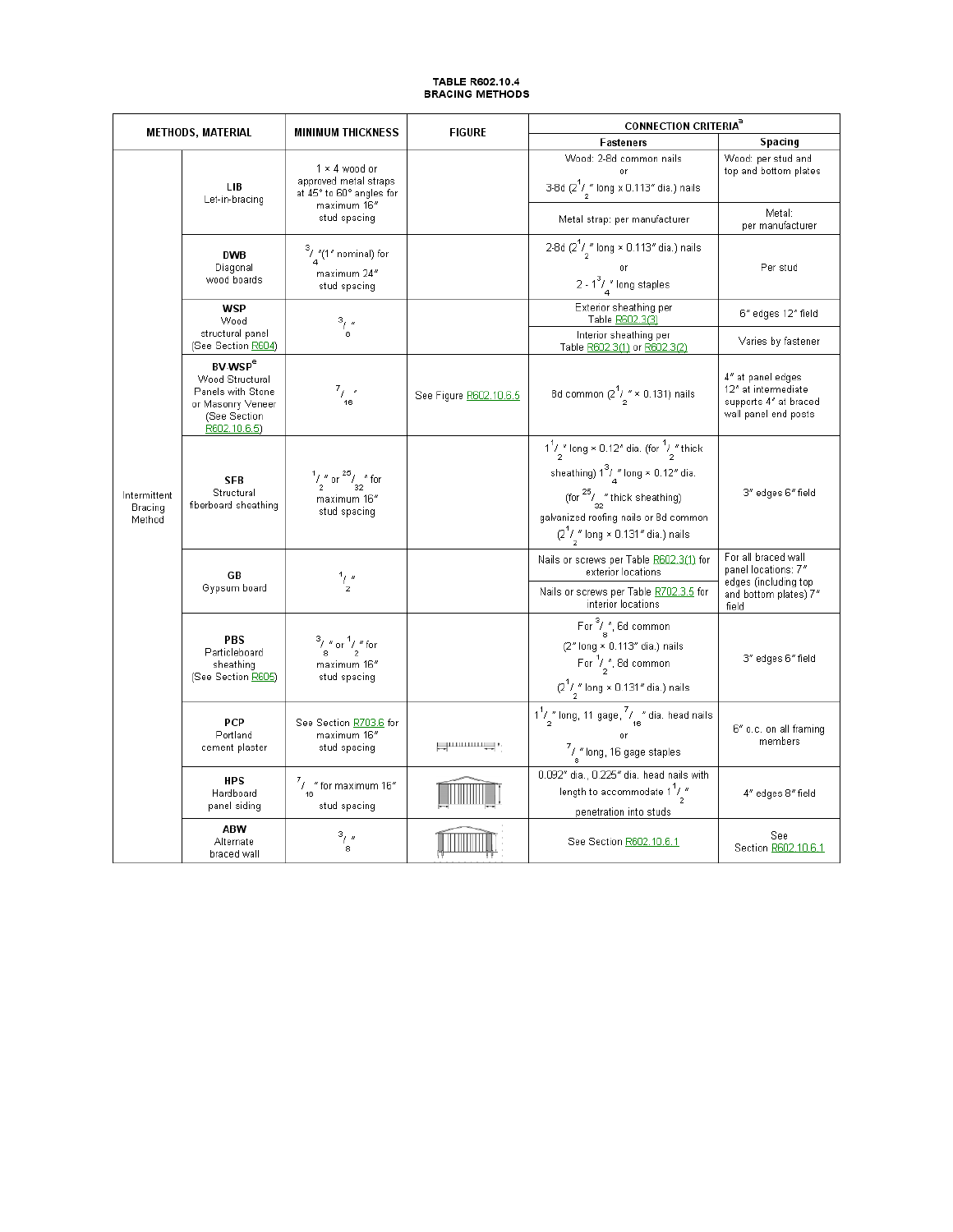(continued)

| FABLE R602.10.4—continued |
|---------------------------|
| <b>BRACING METHODS</b>    |

| <b>METHODS, MATERIAL</b>           |                                                                                                  | <b>MINIMUM THICKNESS</b>                                                | <b>FIGURE</b> | <b>CONNECTION CRITERIA<sup>®</sup></b>                                                                                                                                                                                                                                           |                         |
|------------------------------------|--------------------------------------------------------------------------------------------------|-------------------------------------------------------------------------|---------------|----------------------------------------------------------------------------------------------------------------------------------------------------------------------------------------------------------------------------------------------------------------------------------|-------------------------|
|                                    |                                                                                                  |                                                                         |               | <b>Fasteners</b>                                                                                                                                                                                                                                                                 | Spacing                 |
| Intermittent<br>Bracing<br>Methods | <b>PFH</b><br>Portal frame with<br>hold-downs                                                    | 3/<br>8                                                                 |               | See Section R602.10.6.2                                                                                                                                                                                                                                                          | See Section R602.10.6.2 |
|                                    | PFG<br>Portal frame at garage                                                                    | $^{7}$ j = "<br>16                                                      |               | See Section R602.10.6.3                                                                                                                                                                                                                                                          | See Section R602.10.6.3 |
| Continuous<br>Sheathing<br>Methods | CS WSP<br>Continuously sheathed<br>wood structural panel                                         | $\frac{3}{8}$                                                           |               | Exterior sheathing per<br>Table R602.3(3)                                                                                                                                                                                                                                        | 6" edges 12" field      |
|                                    |                                                                                                  |                                                                         |               | Interior sheathing per<br>Table R602.3(1) or R602.3(2)                                                                                                                                                                                                                           | Varies by fastener      |
|                                    | $CS.G^{b,c}$<br>Continuously sheathed<br>wood structural panel<br>adjacent to garage<br>openings | $\frac{3}{8}$                                                           |               | See Method CS-WSP                                                                                                                                                                                                                                                                | See Method CS-WSP       |
|                                    | CS-PF<br>Continuously sheathed<br>portal frame                                                   | $\frac{7}{7}$<br>16                                                     |               | See Section R602.10.6.4                                                                                                                                                                                                                                                          | See Section R602.10.6.4 |
|                                    | $CS$ -SFB $d$<br>Continuously sheathed<br>structural fiberboard                                  | $\frac{1}{2}$ " or $\frac{25}{32}$ " for<br>maximum 16"<br>stud spacing |               | $1^{1}/\frac{1}{2}$ long × 0.12" dia.<br>(for $\frac{1}{2}$ " thick sheathing)<br>$1^3 / \frac{1}{4}$ long × 0.12" dia.<br>(for $\frac{25}{32}$ " thick sheathing)<br>galvanized roofing nails or<br>8d common<br>$(2^1/\frac{\pi}{2} \text{long} \times 0.131 \text{ m})$ nails | 3" edges 6" field       |

## **Continuous Sheathing Methods:**

Continuous sheathing methods require structural panel sheathing to be used on all sheathable surfaces on one side of a braced wall line including areas above and below openings and gable end walls (Figure 602.10.5)



**FIGURE R602.10.5** BRACED WALL PANELS WITH CONTINUOUS SHEATHING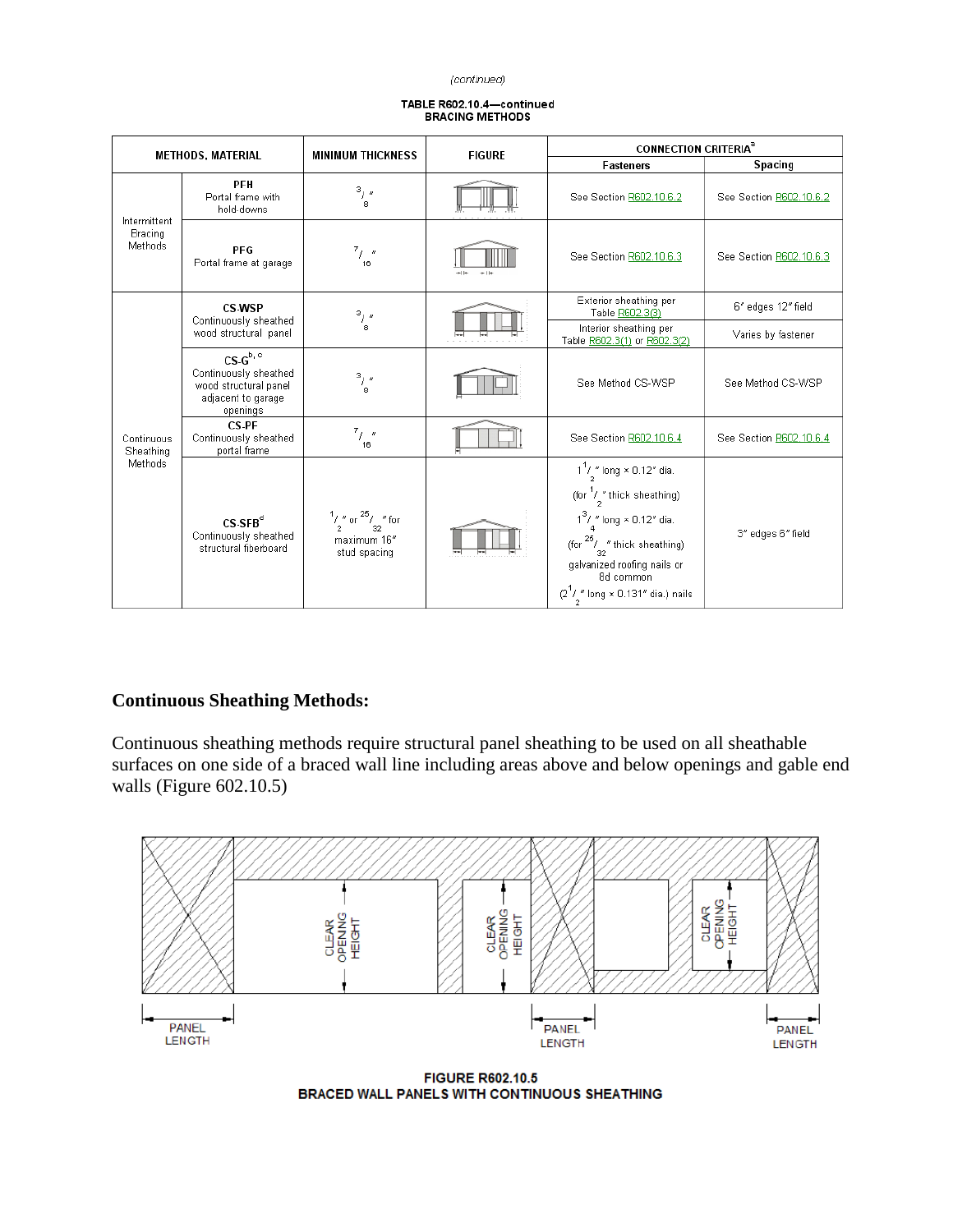### **Alternative Braced Wall Methods:**

Method ABW: Alternate Braced wall panels shall be constructed in accordance with Figure R602.10.6.1.



FIGURE R602.10.6.1 METHOD ABW-ALTERNATE BRACED WALL PANEL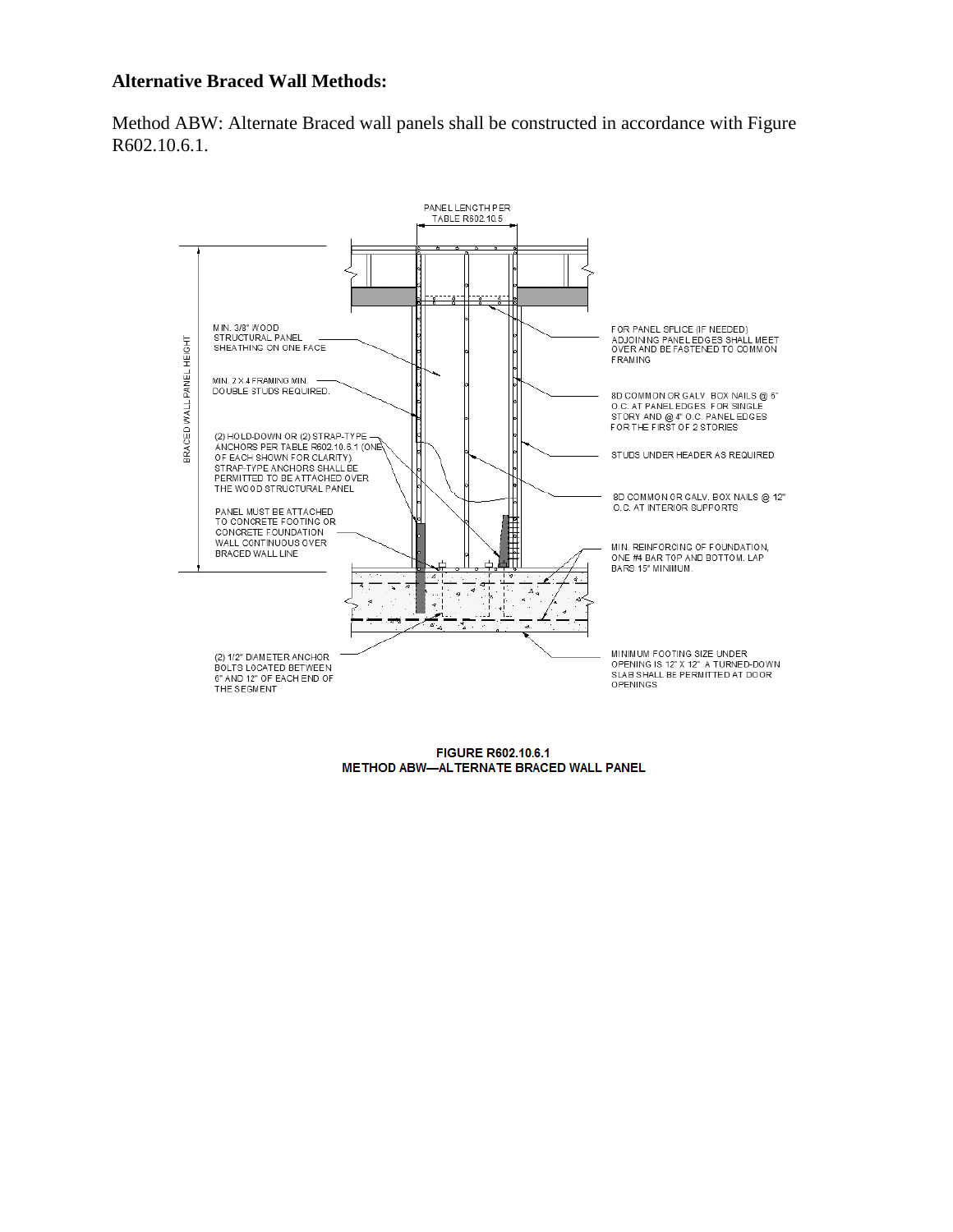### Method PFH: Portal Frame with hold-downs shall be constructed in accordance with Figure R602.10.6.2



**FIGURE R602.10.6.2** METHOD PFH-PORTAL FRAME WITH HOLD-DOWNS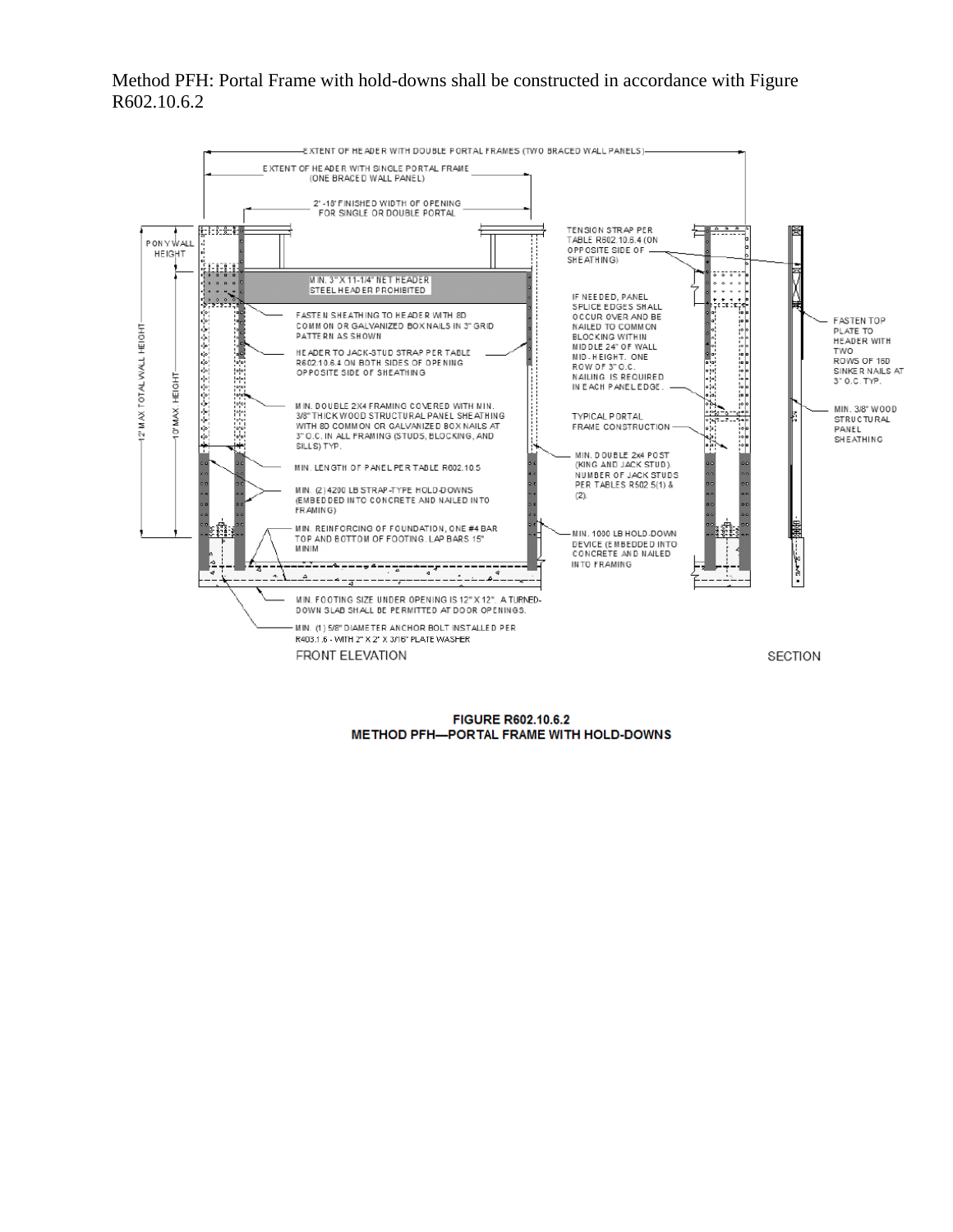Method PFG: Portal frame at garage door openings shall be constructed in accordance with Figure R602.10.6.3. Note this method is allowed on either side of garage door openings.



**FIGURE R602.10.6.3** METHOD PFG-PORTAL FRAME AT GARAGE DOOR OPENINGS IN SEISMIC DESIGN CATEGORIES A, B AND C